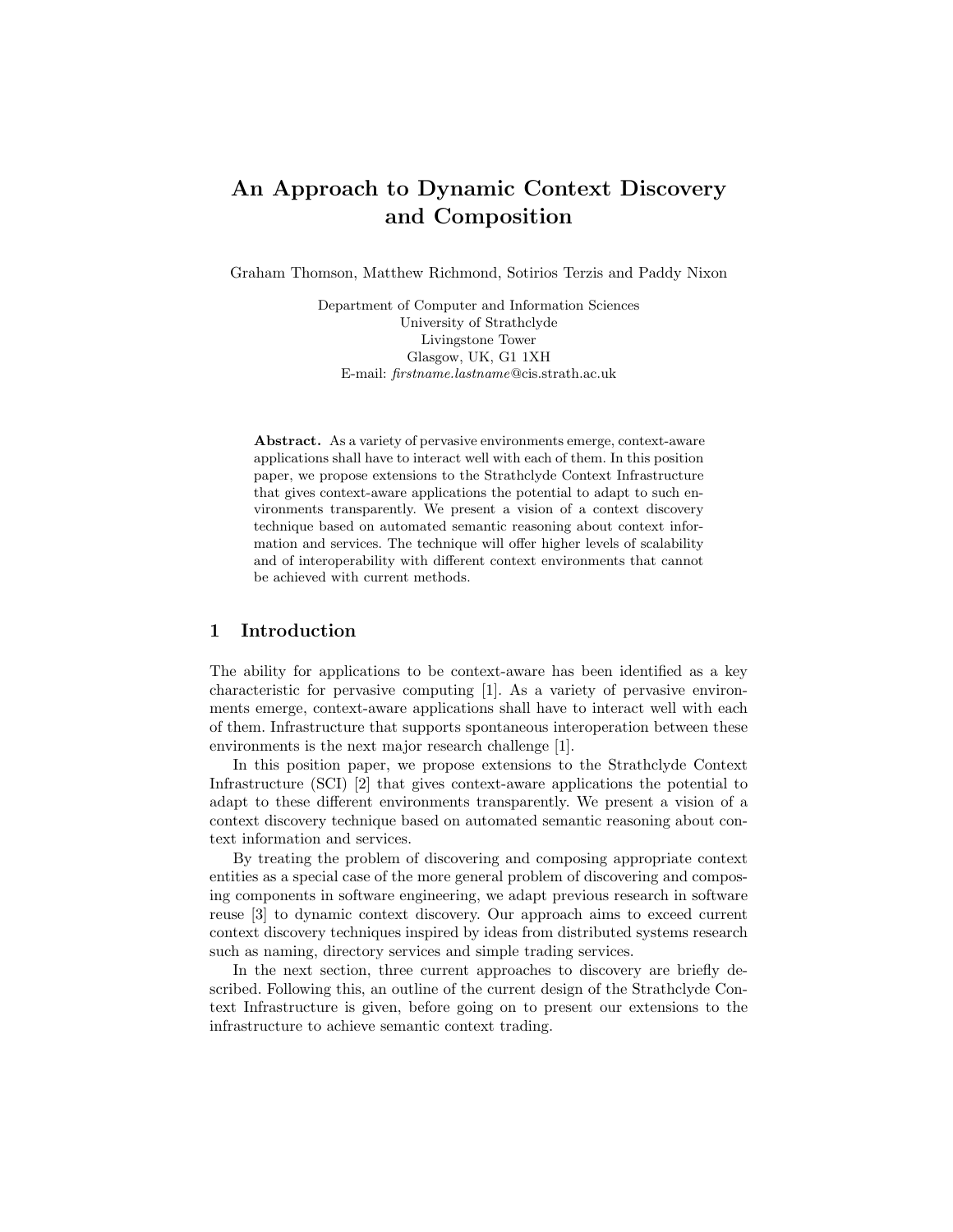## 2 Current context discovery approaches

In this section, we look at several approaches to context discovery employed by current context systems.

Firstly, we look at A. Dey's context model [4]. Here, five context abstractions are proposed: Widgets - which are software components that provide applications with context information from their operating environment, Interpreters - which transform context information by raising its level of abstraction, Aggregators which gather logically related context information and make it available within a single software component, Services - which execute actions on behalf of applications and Discoverers - which maintain a registry of the currently available widgets, interpreters, aggregators and services.

Applications can use discoverers to find a particular component with a specific name, or a class of components that match a specific set of attributes and/or services. This is equivalent to standard white pages and yellow pages lookup and is implemented as a simple centralised service. As noted by Dey [4], this implementation could be replaced by similar services such as Universal Plug and Play [5] or Jini [6].

In the approach presented by Chen et al. [7] advertisements of, and queries for resources are based on name specifications. A name specification is a set of tag/value pairs and any of the values may be context-sensitive.

For example, a camera on Alice's mobile phone may register itself with the following name specification:

```
[sensor="camera", class="colour", room=$alice-locator:room,
building="Sudikoff"]
```
which would be matched by a query specified as:

[sensor="camera", room="25", building="Sudikoff"]

when Alice is present in room 25 of the Sudikoff building.

Interesting work has been reported by Ponnekanti and Fox [8]. Although not exclusive to, but applicable to context discovery, they describe an approach to service interoperability that does not depend on standardised service interfaces. Here, a service is searched for, matching on its syntactic interface description. If a match is found it is used, if not, a 'glue directory' is searched for existing interface adapters (or a transitive chain of adapters) that enable the requested service to be satisfied from the set of currently available services. The required service interface may be satisfied by a lossy adapter, where not all, but the required portion of the interface is satisfied, or by a composition of several services.

Our proposal differs from, and potentially significantly improves upon, existing work in context discovery by focusing on the use of typing mechanisms and semantic annotations to enhance the retrieval of relevant context bindings in new environments.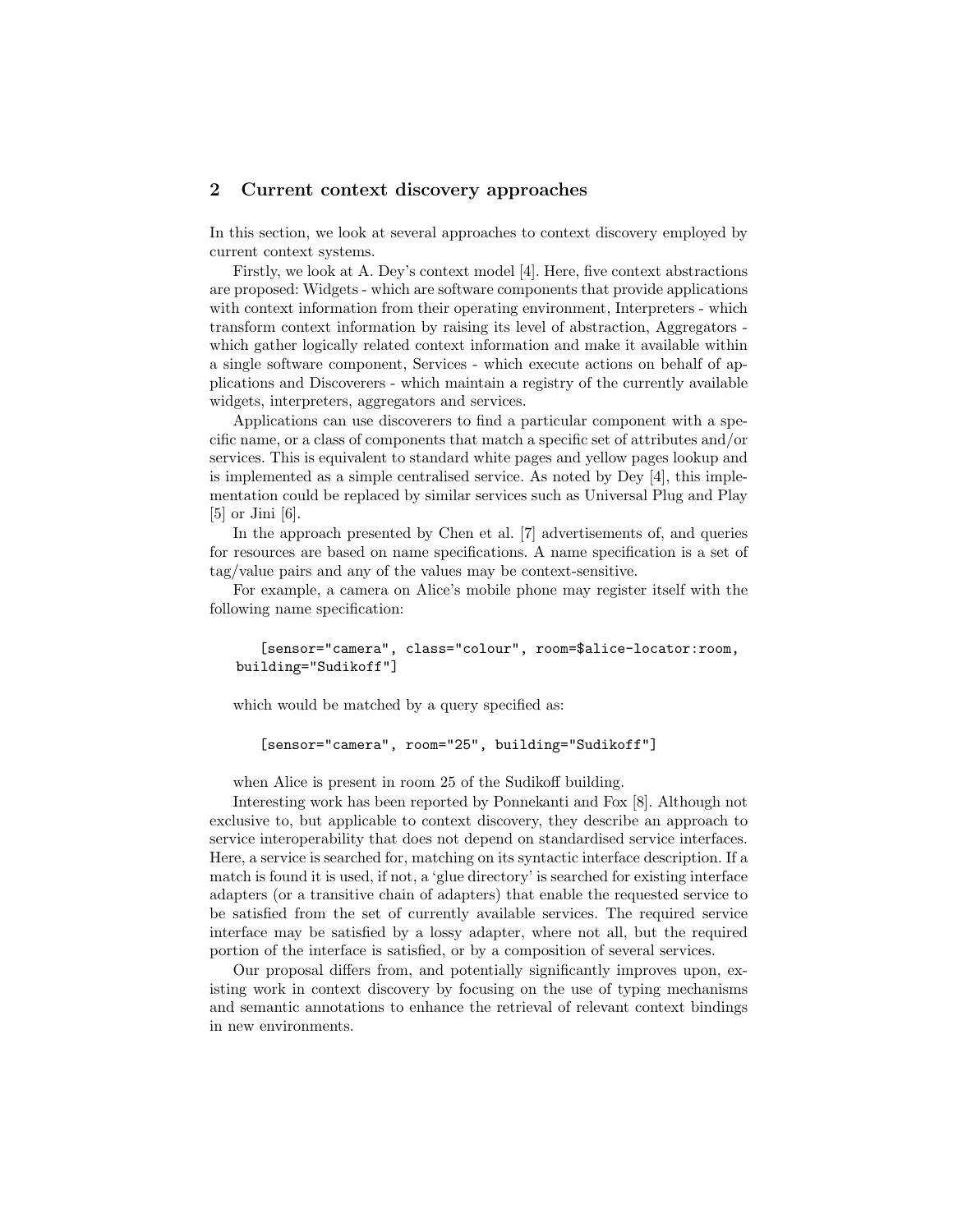# 3 The Strathclyde Context Infrastructure

For a full description of the SCI, please refer to [2]. Here, only a brief description is given that is sufficient for understanding the concepts discussed in this paper.

The Strathclyde Context Infrastructure (SCI) is organised into two distinct layers. The upper layer of the infrastructure is a network overlay of partially connected nodes and is referred to as the SCINET. The lower layer of the infrastructure concerns the contents of each node, which consists of entities (People, Software, Places, Devices and Artefacts) responsible for producing, managing and using contextual information, and is referred to as a range.

#### The SCINET

The SCINET is concerned with managing interactions that take place between two or more ranges in order to provide appropriate contextual information. It is likely that entities that exist in one range may be interested in consuming contextual information from entities in other ranges.

#### The Structure of a Range

The main element of the SCI is the Range. A Range is a bounded physical or logical area.



Fig. 1. The structure of a Range.

Each Range contains a single Context Server, which manages three types of components; Context Entities, Context Utilities and Context Aware Applications (see Fig. 1).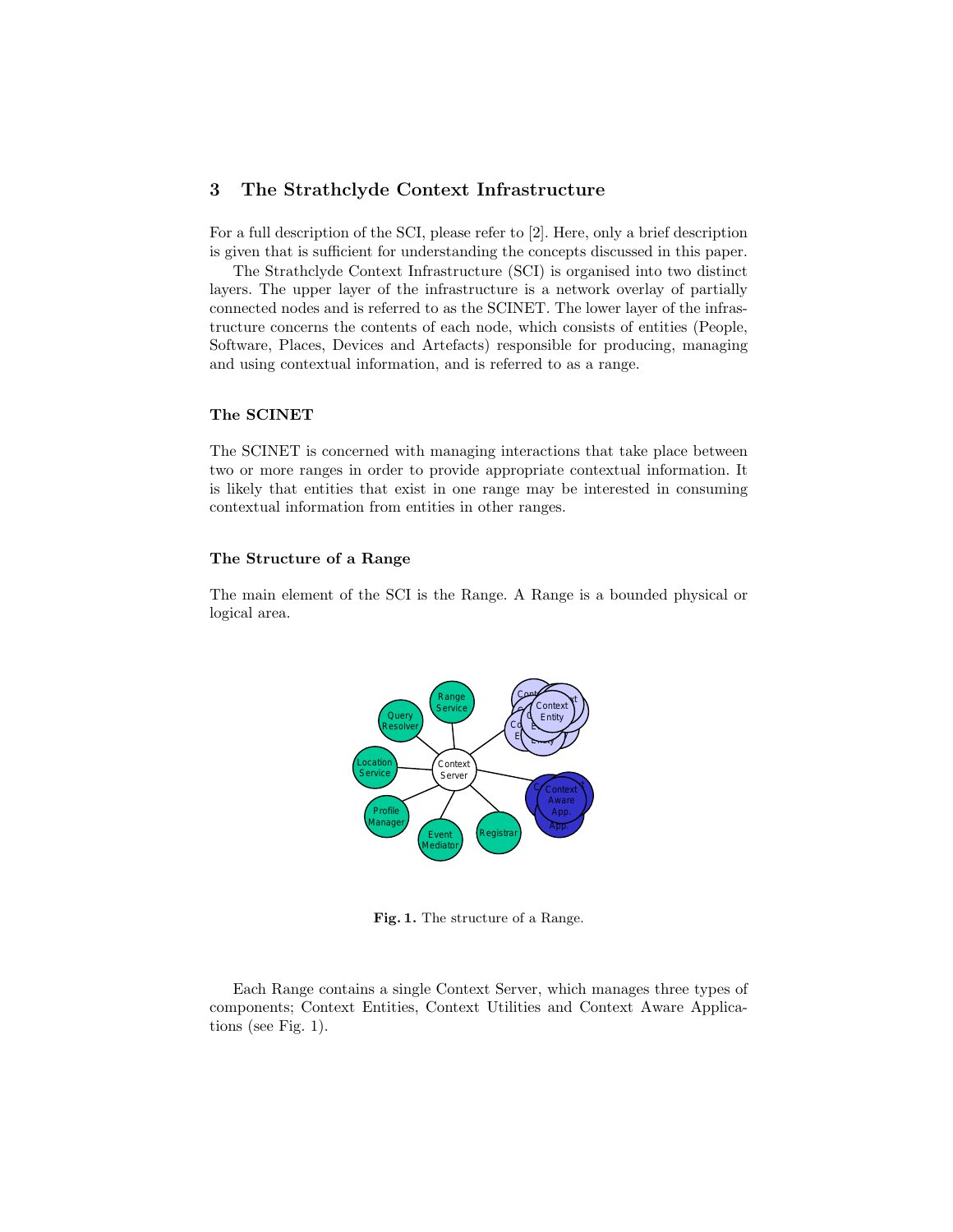The Context Server (CS) is the most important component of a Range. It manages the other components and provides the means of communicating with other Ranges in a network.

A Context Entity (CE) is a lightweight software component for representing an entity within the infrastructure. A CE maintains a Profile for its entity that contains meta-data describing the entity. For entities that provide a service, the CE may also maintain an Advertisement describing the services that this entity can provide to other entities.

A Context Aware Application (CAA) is an application that has the ability to pull or be pushed contextual information to or from the infrastructure. A CAA communicates with the CS by way of a Query, which is represented as a short XML document.

The Context Utilities (CU) is a set of specialist services that help the CS in the management of a Range. These include a Range Service which is responsible for detecting the arrival into and departure of entities from a Range, and a Query Resolver which provides the means to take a high level query and decompose it into a useful configuration of Context Entities.

# 4 Semantically Enhanced Context Trading

For the SCI, we wish to have models for context that abstract away from the details of individual sensors and sensor types. This would allow contextualised services to utilise context information from a large variety of sensors of differing types [9]. To achieve this however, we must address the issues of how an application will locate the appropriate set of sensors in its operating environment, and how the application can compose different sensors to produce the required context information.

Current research into these issues is inspired by ideas from distributed systems research (see [10] for example) and focus on common basic mechanisms like naming, directory services or simple trading services. We wish to harness the power of semantic component trading [3] in tackling these issues in contextaware computing systems.

It is easy to imagine a context entity as a software component. In fact, we could consider the problem of discovering and composing the appropriate context entities to be a special case of the more general problem of discovering and composing components in software engineering [11]. This allows us to apply the semantic component trader concepts directly.

Currently in the SCI, context information is represented as a configuration of context entities (software representations of sensors). What we hope to achieve is to be able to express requests for context information at an abstract level, that is, in terms of basic context elements and context operators instead of concrete context entities and configurations. Basic context elements would be an abstraction of context entities, and context operators structures for composition of basic context elements to build higher-level contexts.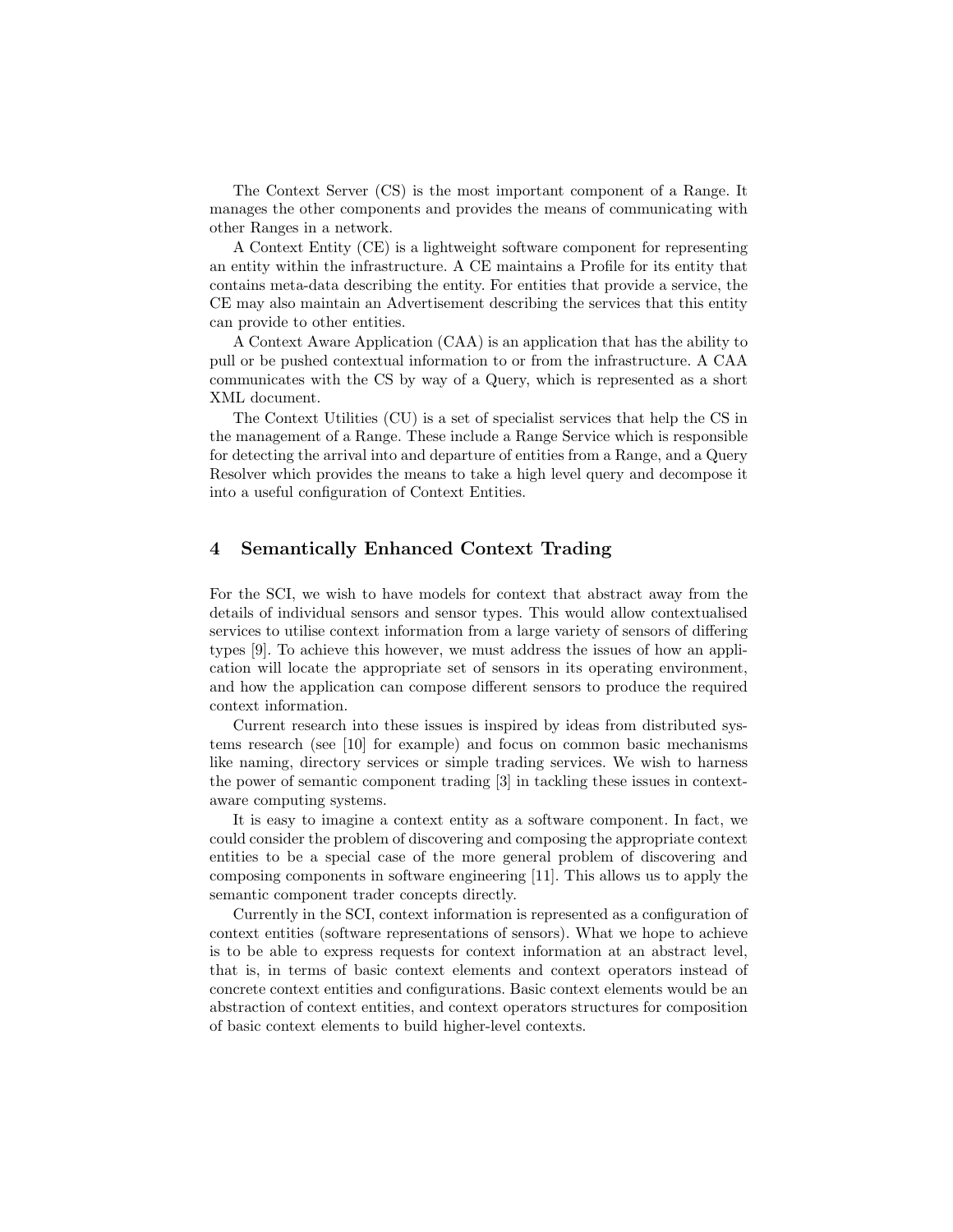To facilitate queries of this form, we replace the context server of the range with a semantically enhanced context trader. The context trader performs similarly to current trading services in that it takes a request for context information and returns a list of possible configurations sorted by some user-specified properties. However, the context trader differs from current trading services in that context entities include a behavioural specification as part of their type description, and that matching of suitable entities is based on specification matching techniques, such as plug-compatibility [12] and behavioural subtyping [13].

As an example, a context-aware application may request nearby devices that can display PNG images with a configuration containing the basic context elements 'Location Service', 'Shortest Path Algorithm' and 'PNG Display'. The trader would determine that this configuration is equivalent to one containing 'Route Planner' and 'PNG Display', and search for context entities that can instantiate either configuration. One such instantiation could be a route planner entity that can be used directly along with a composition of a PNG to BMP converter and a digital picture frame that accepts BMP images.

The reader may be sceptical of this approach, thinking that the level of formal specification required may be very complex, and therefore too difficult. In our approach however, we aim to strike a balance between rigorous behavioural specifications and ease of use. This balance is achieved by utilising a rigorously specified domain vocabulary in the specification process. In every application domain there is a set of core terms that is widely used and their meaning is unambiguously clear within the domain. These terms form the domain vocabulary and its use in the context specification process means that we don't have to formally specify the whole domain and we can focus our formal specification only to the variations around the domain terminology. So, in order to exploit semantically enhanced context trading, we need to specify the domain vocabulary for sensor technology and define meaningful semantic relationships between its terms.

A natural choice for defining these vocabularies and relationships is to use ontologies. There are many ontological description languages that may be possible candidates for our system (see [14][15][16] for example), but we shall have to investigate the needs of our system first. If our ontological language is too powerful, there may be cases where equivalent relationships between basic context elements are not provable. Ontologies also allow us to easily link domain specific vocabularies together, such that a term could be known to be a more specific version of a term contained in another vocabulary.

We illustrate the envisioned high-level design of the context trader in Fig. 2. With context information requests formed in terms of basic context elements and context operators, the semantic context trader can search the relationship graph for compatible basic elements and operators, and form all equivalent context expressions. Then after examining the set of available context entities in the current range (using the context entity repository), the trader can determine which equivalent context expressions can be instantiated. These context entities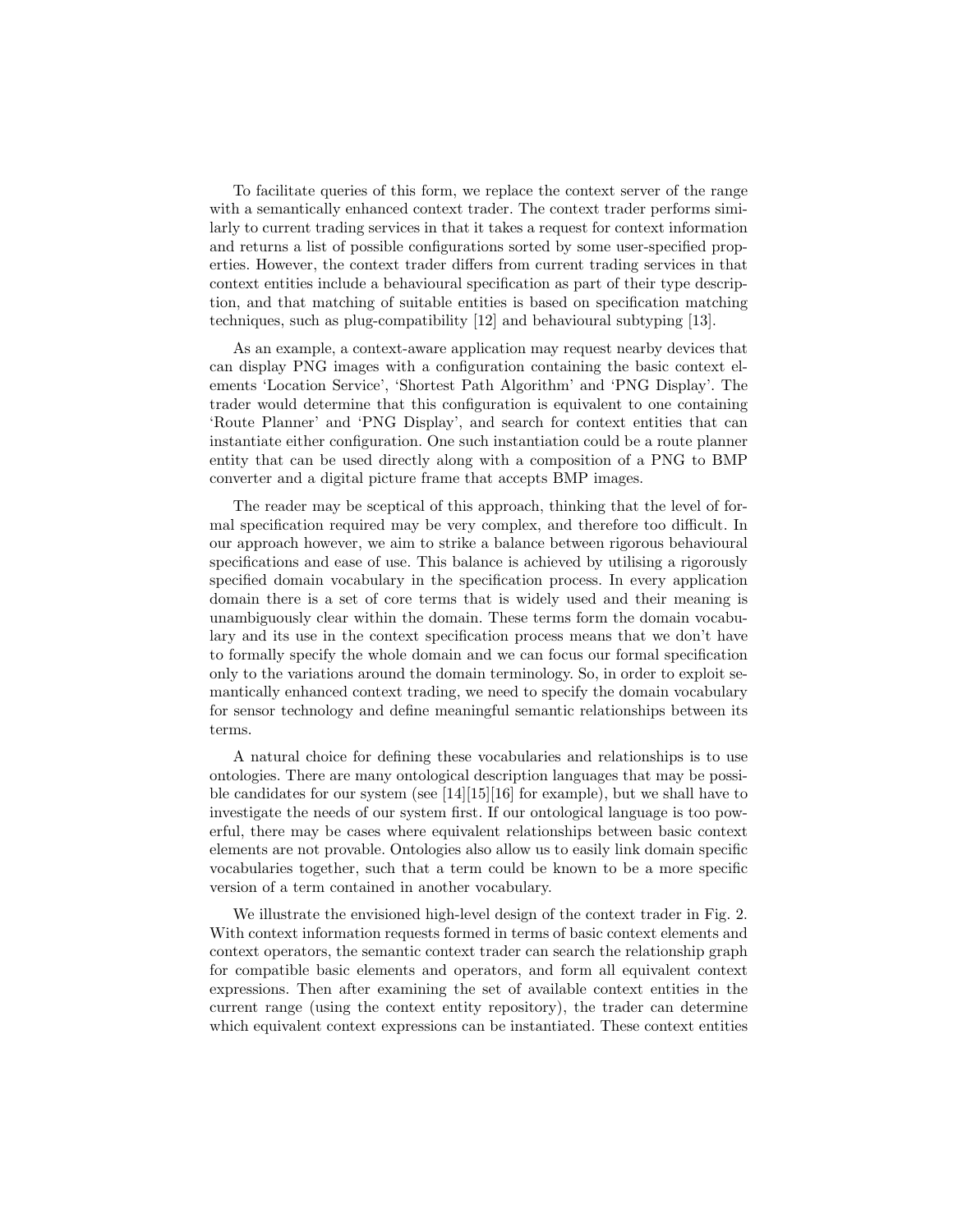

Fig. 2. The structure of a context trader.

and an accompanying composition strategy would then be passed to the context composition mechanism to construct the resulting set of configurations.

By introducing the semantically enhanced context trader, we aim to improve both precision and recall of the context selection process. Precision is improved as specification matching offers stronger assurances that the context information provided by the configurations that the trader returns is what we asked for. Recall is improved by a combination of context composition, and by being able to identify a greater set of compatible context entities through the rich set of semantic relations recorded by the trader.

We plan to experiment with a prototype implementation of the modified infrastructure. The result of which we hope will be the identification of an appropriate set of basic context elements that deliver the required context information, and a satisfactory set of context operators. Essentially, this would form a context 'lingua franca' that does not constrain the development of context-aware applications while offering improved levels of interoperability and scalability that will be required for large-scale pervasive environments.

Application developers may wish to express context information in an application domain specific way that is most appropriate for them (and their customers) to use. In this scenario, we imagine that an administrator defines local composition and transformation strategies to translate the domain specific context requests down to an expression of basic elements and operators. When this domain specific request form is presented to the current context trader, it may know how to do the required transformation and satisfy the request locally, or it may act as a broker and forward it to the 'home' trader for processing.

Other 'local' compositions and transformations may include those specified by users themselves. For example, popular configurations for the current range may be suggested ahead of others, or the last used configuration for a particular user and application may be reselected upon re-entering the current range. As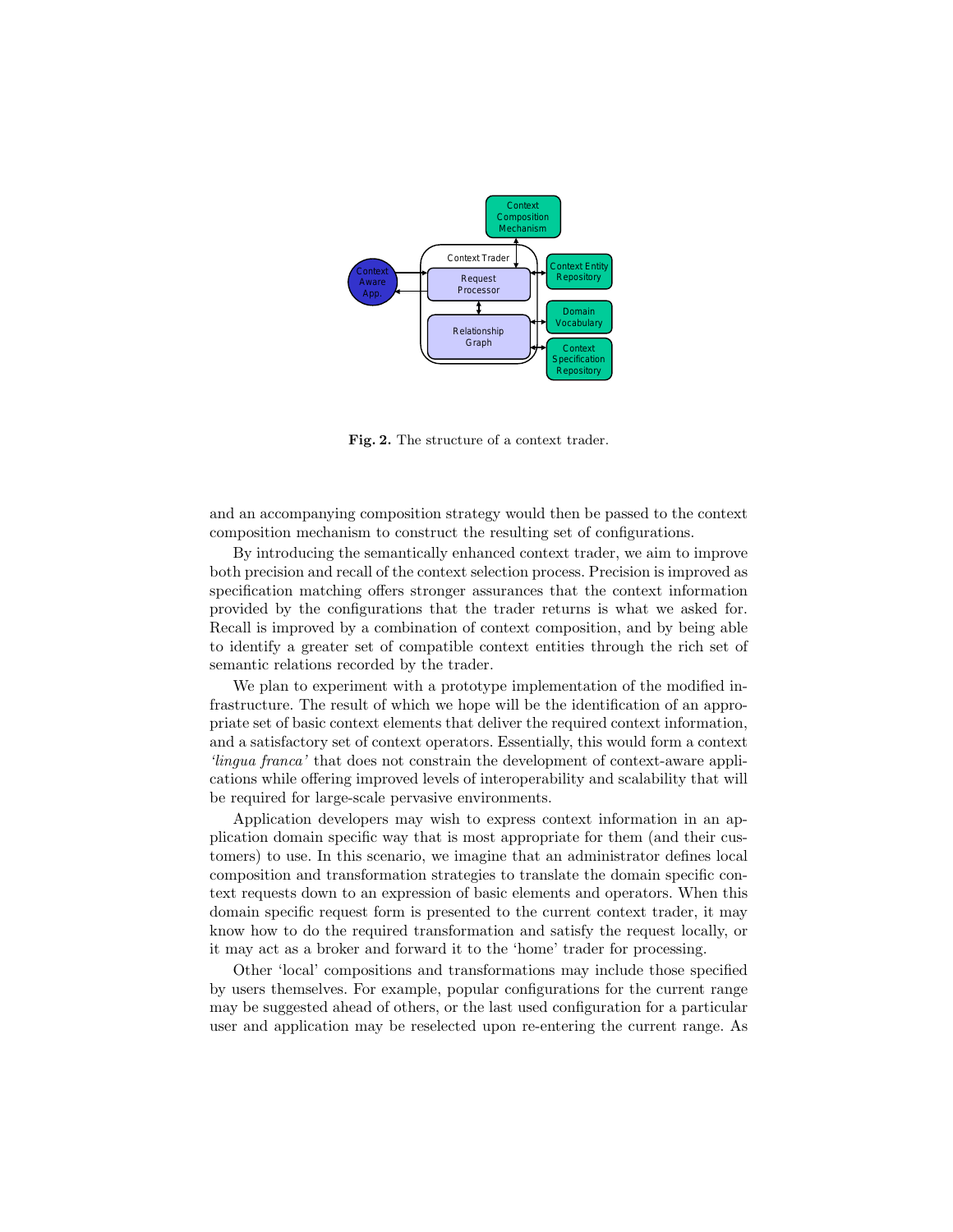the nomadic context-aware applications pass from range to range, this local information maybe carried with them, or ranges may transfer this information directly from range to range, giving way to evolutionary learning at each range.

# 5 Summary

We have presented a technique for dynamic context discovery based on a semantically enhanced trading mechanism.

This work is based on previous research in component trading in software reuse. We consider the problem of discovering and composing appropriate context entities to be a special case of the more general problem of discovering and composing components in software engineering.

Requests for context information are specified at an abstract level–in terms of basic context elements and context operators–to allow contextualised services to utilise context information from a large variety of sensors of differing types.

We include a behavioural specification as part of a basic context element's type description that is exploited to increase both the precision and recall of selected context configurations. This is achieved by examining a rich set of semantic relationships between the basic context elements to determine which of the available context entities can be composed to provide the required context information.

We utilise a rigorously specified domain vocabulary so that we focus our formal specification effort on the variations around the domain terminology.

The challenge will be to identify an appropriate set of basic context elements that deliver the required context information, a satisfactory set of context operators as well as a suitable sensor domain vocabulary that makes our system attractive to use and permit simple translations from application domain specific context requests to our basic context elements and operators form.

The relationships between our approach and current research into ontological description languages remains to be explored, as does providing suitable methods to facilitate unobtrusive inter-range knowledge sharing.

Through all the mechanisms mentioned above, we hope that the context trader shall allow fluid interoperation of context-aware applications between the variety of different context aware environments and separate application domains that shall be encountered in a large-scale pervasive environment, while placing the minimum of constraints on context-aware application developers and users.

## 6 Acknowledgements

This work is supported by the EU FP5 GLOSS Project (IST-2000-26070), in collaboration with Trinity College Dublin, Universit´e Joseph Fourier, and the University of St Andrews, and through research student scholarships from the University of Strathclyde.